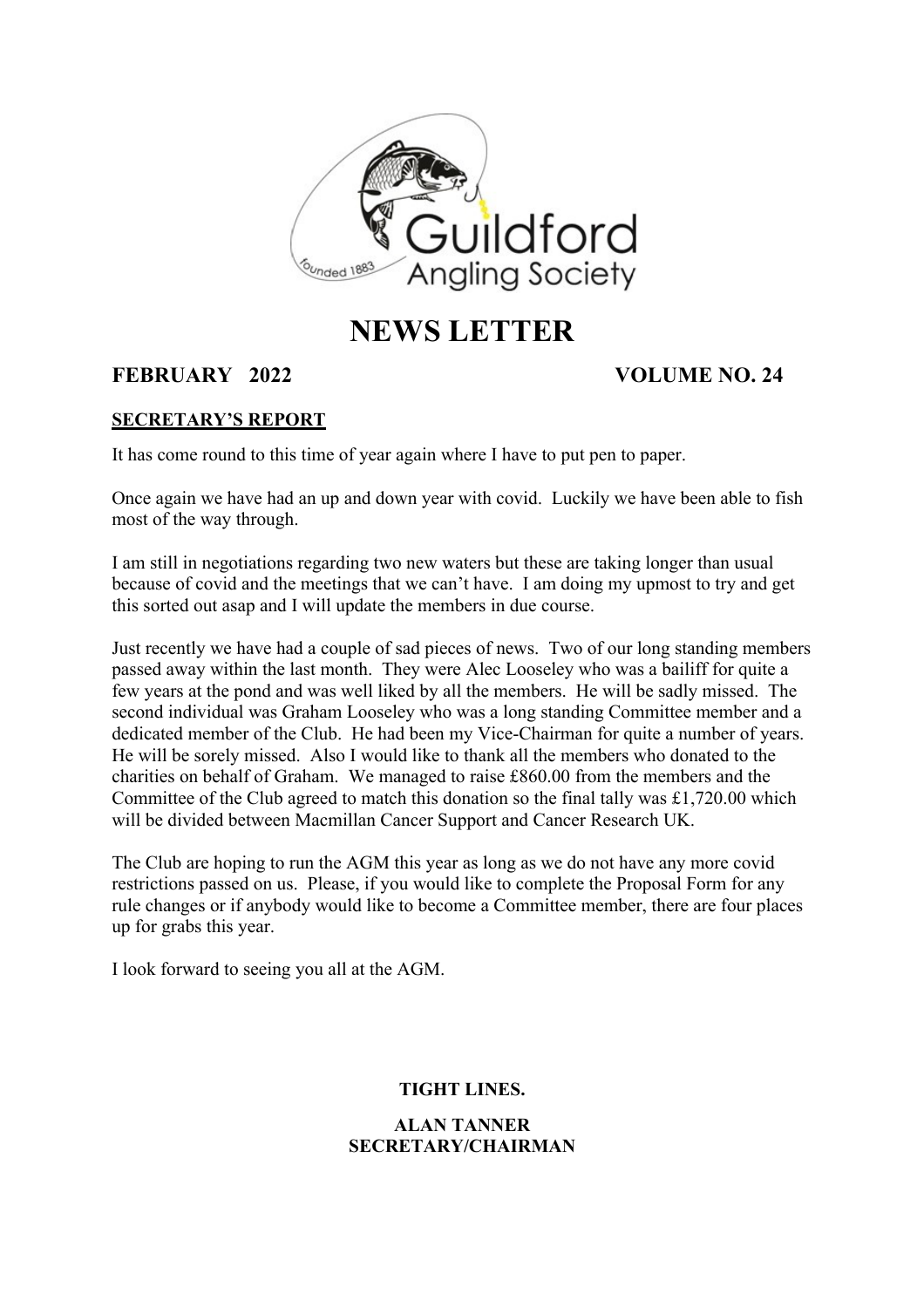#### **FISHERY OFFICER'S REPORT**

With the last couple of months of the season left I have seen a lot of work carried out in and around the pond.

The trees have been constantly trimmed and maintained.

Paths have been cleared constantly to make it easier to get around the pond.

The pond itself has had new posts put in this season and seem to be a big success with no trouble being reported of tethering of lines on them.

Oxygen levels have been very good this season. This has shown in the small number of deaths this season in carp in particular.

Finally, there will be work parties this coming closed season

#### **WORK PARTY DATES**

**MARCH 20th APRIL 3rd and 24th MAY 8th and 22nd JUNE 5th and 12th All meet at 8.30am and finish 13.00pm**

### **All welcome Best wishes SIMON HOLLAND**

### **HEAD BAILIFF'S REPORT**

Hi all

This season has been a very good season at the pond with seeing some of last year's members coming back and a few new members and juniors joining the club. It has been a pleasure to be Head Bailiff this season and having some good chats with the members. Also, not having to send many anglers away for not having the right gear; one or two here and there but other than that it's been ok. We did have a few issues and they were sorted out. Rig checks were carried out again this season and that was all ok. My bailiffs have been doing a fantastic job with walking the river and the pond. The river has been good again this season with a lot of anglers getting out and about. We have seen some nice fish coming out of the pond and the river. Hope to see more of you next season and plenty of new members as well .

Many thanks Sean Head Bailiff